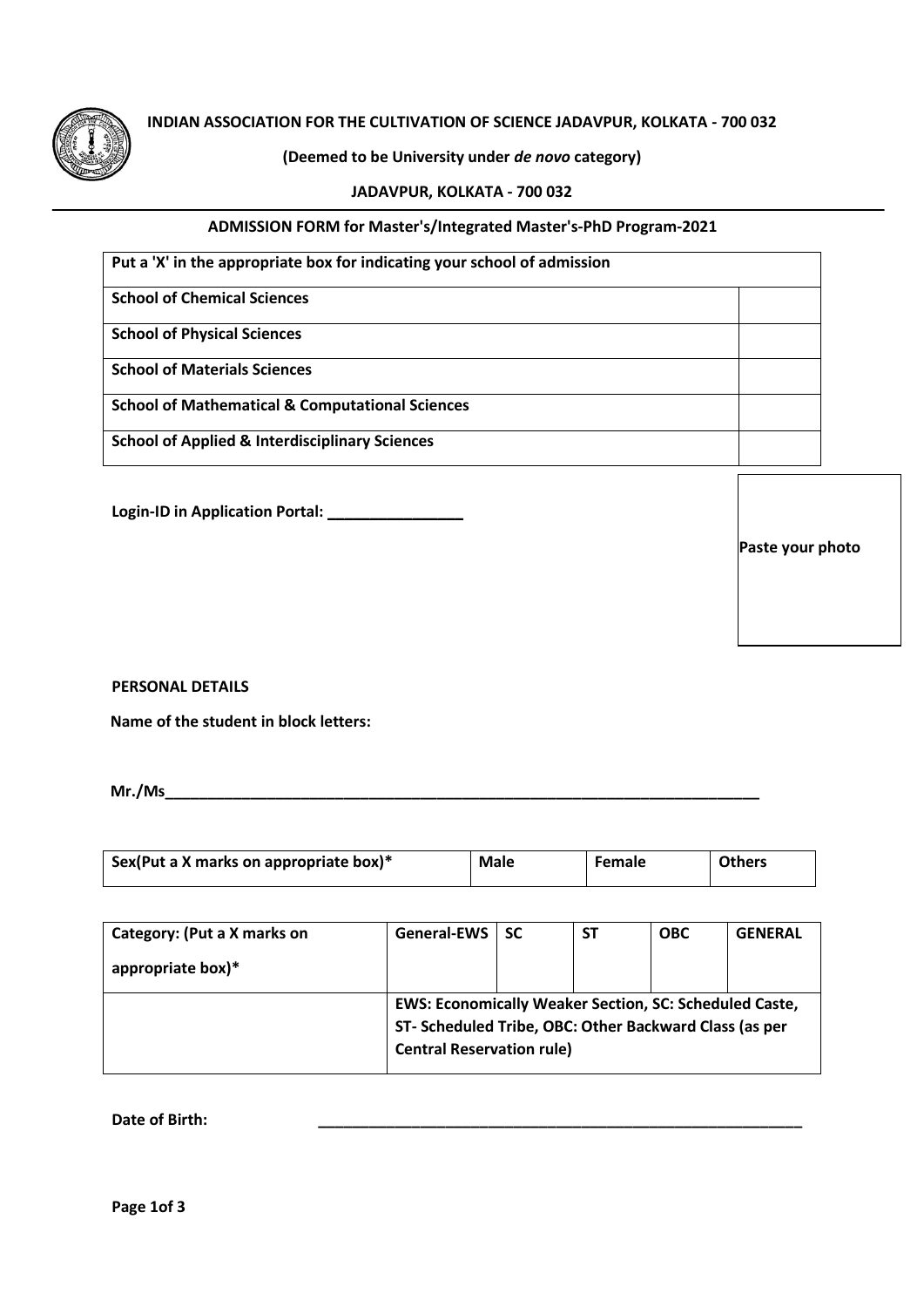| <b>Father's Name:</b>                       |                                                                                                                      |
|---------------------------------------------|----------------------------------------------------------------------------------------------------------------------|
| <b>Mother's Name:</b>                       |                                                                                                                      |
| <b>Guardian 's Name:</b>                    |                                                                                                                      |
| Aadhar card no:                             |                                                                                                                      |
| <b>Address for Communication:</b>           |                                                                                                                      |
| Permanent:                                  |                                                                                                                      |
| Local (if other than permanent)             |                                                                                                                      |
| <b>Candidate's E-mail:</b>                  | <u> 1989 - Johann John Stone, menydd y cyfeiriad y cyfeiriad y gynydd y gynydd y gynydd y gynydd y gynydd y gyny</u> |
| <b>Candidate's Mobile No:</b>               |                                                                                                                      |
| <b>Admission Fee Payment Reference</b>      | <u> 1989 - Johann Stein, mars an deutscher Stein und der Stein und der Stein und der Stein und der Stein und der</u> |
| <b>Amount</b><br><b>Educational Details</b> |                                                                                                                      |
|                                             |                                                                                                                      |

| Name of<br><b>Examination</b> | Board/<br><b>University</b> | School/<br><b>College</b><br>last<br>attended | <b>Subjects</b> | Year of<br><b>Passing</b> | <b>Total</b><br><b>Marks</b> | <b>Marks</b><br><b>Obtained</b><br><b>Total</b> | $%$ of<br>Marks/<br><b>CGPA</b> |
|-------------------------------|-----------------------------|-----------------------------------------------|-----------------|---------------------------|------------------------------|-------------------------------------------------|---------------------------------|
| $\boldsymbol{\mathsf{x}}$     |                             |                                               |                 |                           |                              |                                                 |                                 |
| XII                           |                             |                                               |                 |                           |                              |                                                 |                                 |
| B.Sc.                         |                             |                                               |                 |                           |                              |                                                 |                                 |
| (Average of                   |                             |                                               |                 |                           |                              |                                                 |                                 |
| Part I, II and<br>III)        |                             |                                               |                 |                           |                              |                                                 |                                 |

 $\mathbf{r}$